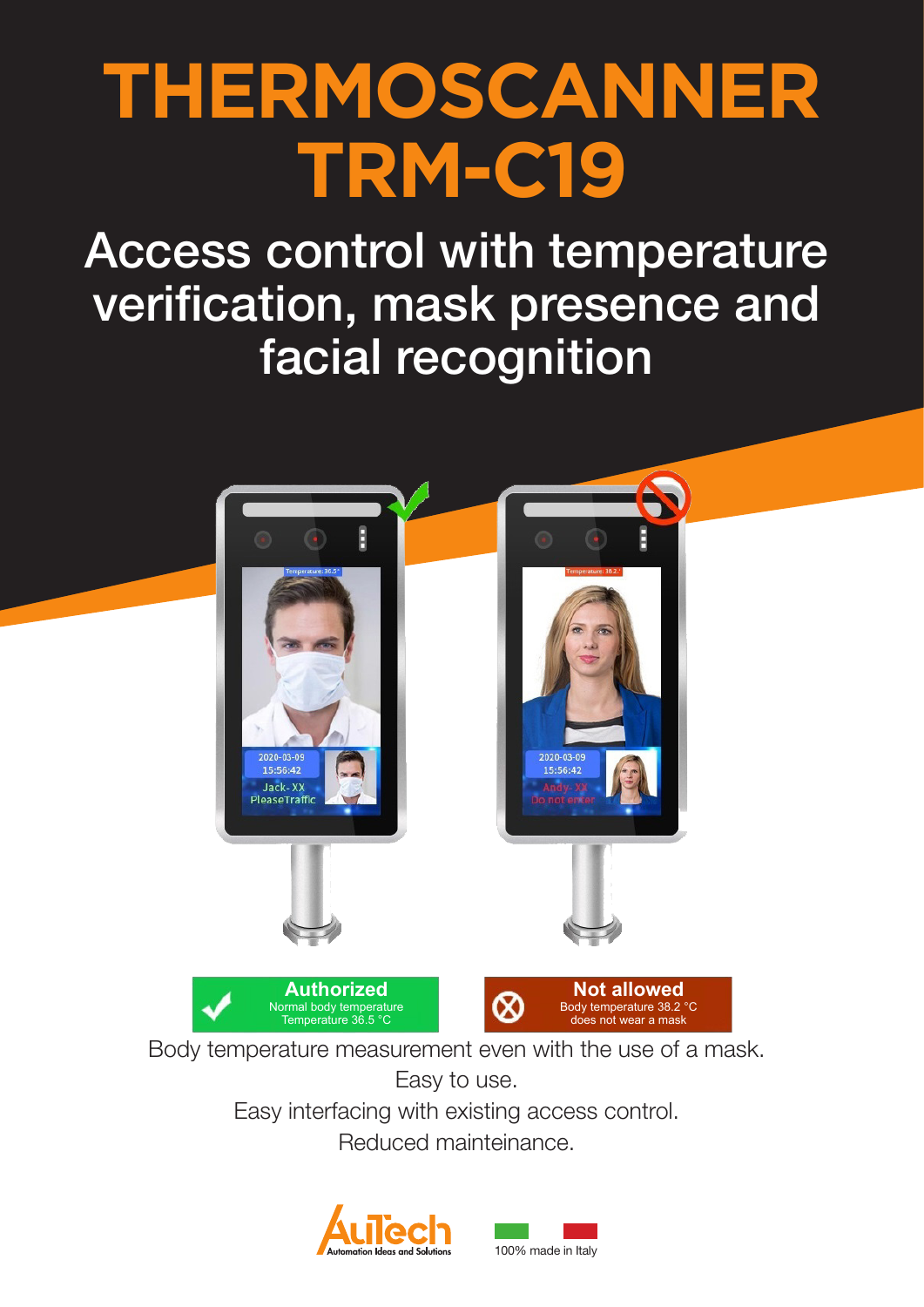

Non-contact recognition and temperature detection to make controlled areas safer.

It can control an automatic door, a turnstile, an elevator, be placed on a hotel reception or wherever there is a need to carry out an access filter, to allow greater safety for people entering to the controlled environment

# **GENERAL FEATURES**

- Body temperature control with voice and sound alert.  $\bullet$ It is possible to set a warning threshold in case of high temperature. The maximum error threshold is only 0.3°C.
- Check the presence of the protection mask.  $\bullet$ The device can automatically recognize if the person is wearing a protective mask, otherwise it can signal it and prevent the passage.
- Biometric control by facial recognition (optional).  $\bullet$ Thanks to a powerful algorithm and a database that can manage up to 30.000 faces, it will be possible to manage access control also through biometric verification and record the entry and exit.
- **Build** Metal structure, 7 "IPS HD display. 2MP camera, integrated speaker, IP66 protection rating.
- Installation.  $\bullet$

It can be installed on automatic gates but also on normal entrances, counters or waiting rooms thanks to the different supports available.

- Software. Management software for centralized control of one or more units and the database.
- Technical support. Easy to use it and a interface with existing access control, reduced maintenance.



# MANAGEMENT UNIT



Via Alfredo Binda, 15 - fraz. Penna 52028 - Terranuova Bracciolini (Arezzo) - Italy Tel. e Fax: +39 055 9705347 info@autechsrl.net

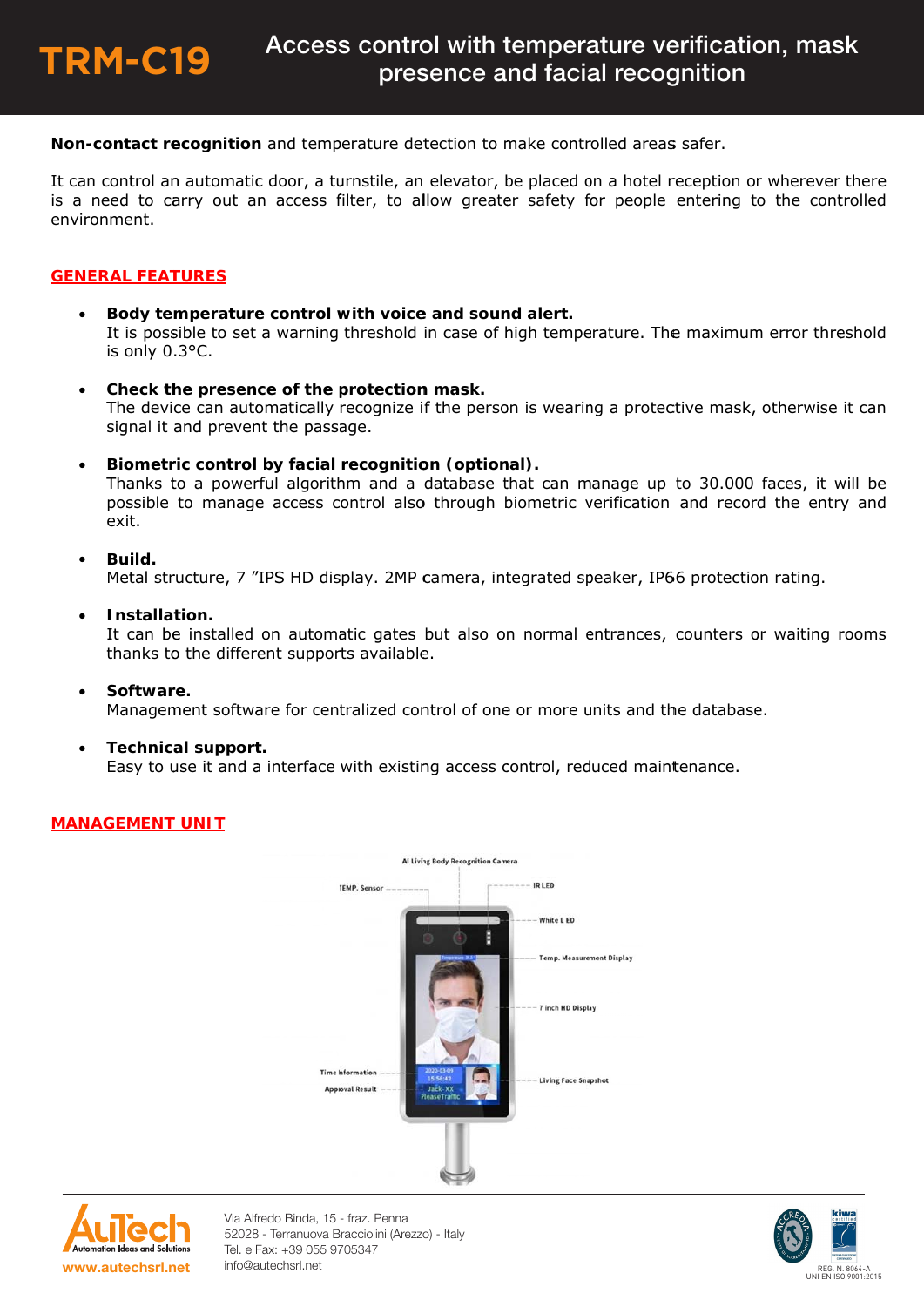

# Access control with temperature verification, mask presence and facial recognition





Via Alfredo Binda, 15 - fraz. Penna 52028 - Terranuova Bracciolini (Arezzo) - Italy Tel. e Fax: +39 055 9705347 info@autechsrl.net